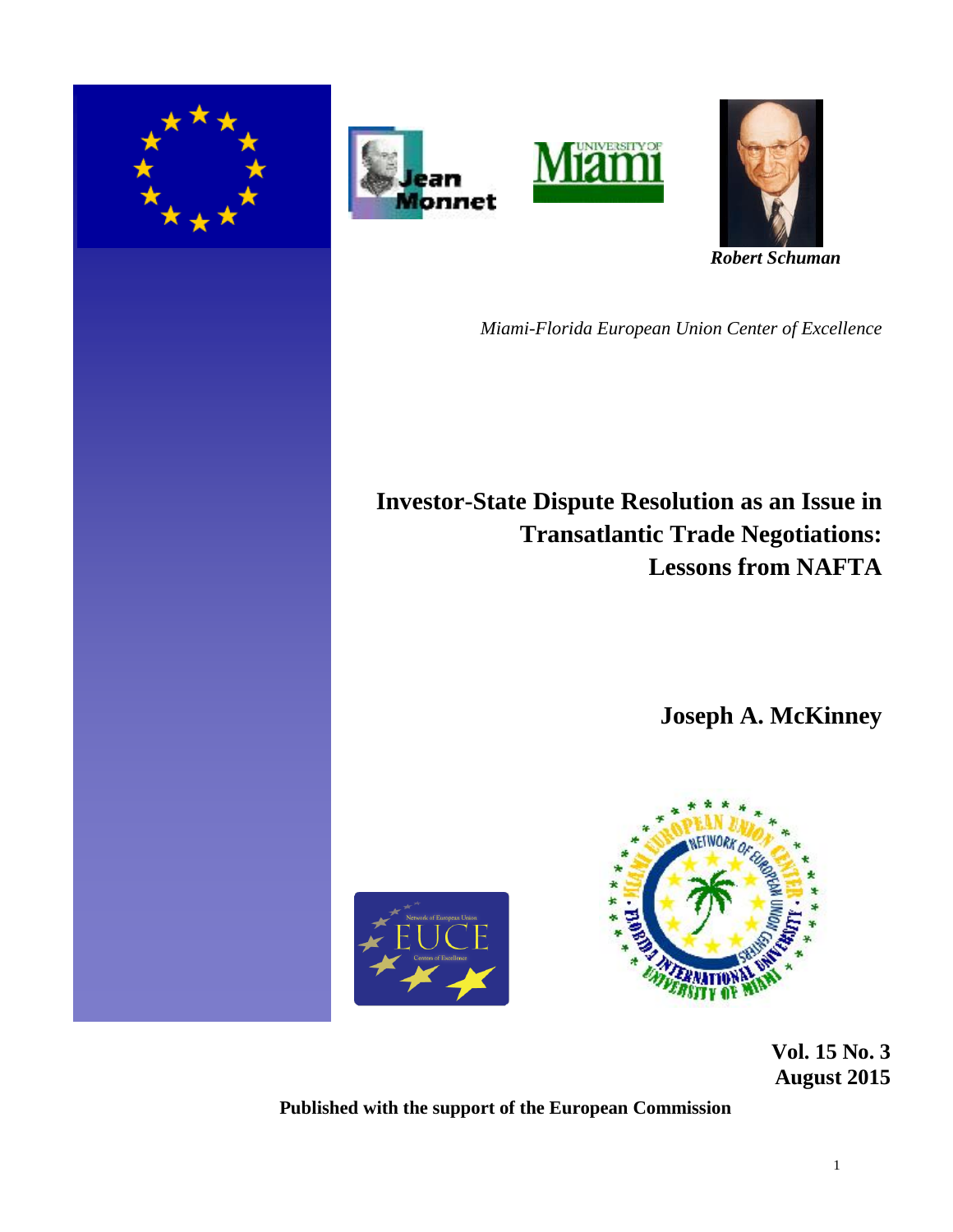# **The Jean Monnet/Robert Schuman Paper Series**

The Jean Monnet/Robert Schuman Paper Series is produced by the Jean Monnet Chair of the University of Miami, in cooperation with the Miami-Florida European Union Center of Excellence, a partnership with Florida International University (FIU).

These monographic papers analyze ongoing developments within the European Union as well as recent trends which influence the EU's relationship with the rest of the world. Broad themes include, but are not limited to:

- $\triangleright$  The collapse of the Constitution and its rescue by the Lisbon Treaty
- $\triangleright$  The Euro zone crisis
- $\triangleright$  Immigration and cultural challenges
- $\triangleright$  Security threats and responses
- $\triangleright$  The EU's neighbor policy
- $\triangleright$  The EU and Latin America
- $\triangleright$  The EU as a model and reference in the world
- $\triangleright$  Relations with the United States

These topics form part of the pressing agenda of the EU and represent the multifaceted and complex nature of the European integration process. These papers also seek to highlight the internal and external dynamics which influence the workings of the EU and its relationship with the rest the world.

| Miami - Florida                | <b>Jean Monnet Chair Staff</b>                 |
|--------------------------------|------------------------------------------------|
| <b>European Union Center</b>   |                                                |
|                                | <b>Joaquín Roy</b> (Director)                  |
| University of Miami            | <b>Beverly Barrett</b> (Associate Editor)      |
| 2300 Campo Sano Building, 220C | Maxime Larivé (Research Associate)             |
|                                | María Lorca (Research Associate)               |
| Coral Gables, FL 33124-2231    | <b>Melanie Georgmaier</b> (Research Assistant) |
| Phone: 305-284-3266            |                                                |
| Fax: (305) 284 4406            | <b>Florida International University</b>        |
| Web: www.miami.edu/eucenter    | Rebecca Friedman (Co-Director)                 |

# *International Jean Monnet Editorial Advisors:*

**Philippe de Lombaerde**, UNU/CRIS, Brugge, Belgium **Michelle Egan,** American University **Kurt Hübner**, University of British Columbia, Vancouver **Finn Laursen,** University of Southern Denmark **John McCormick,** Indiana University, Purdue **Félix Peña**, Universidad Nacional de Tres de Febrero, Buenos Aires, Argentina **Manuel Porto**, University of Coimbra, Portugal **Lorena Ruano**, CIDE, Mexico **Eric Tremolada**, Universidad del Externado de Colombia, Bogotá, Colombia **Roberto Domínguez**, Suffolk University, Boston **Francesc Granell**, University of Barcelona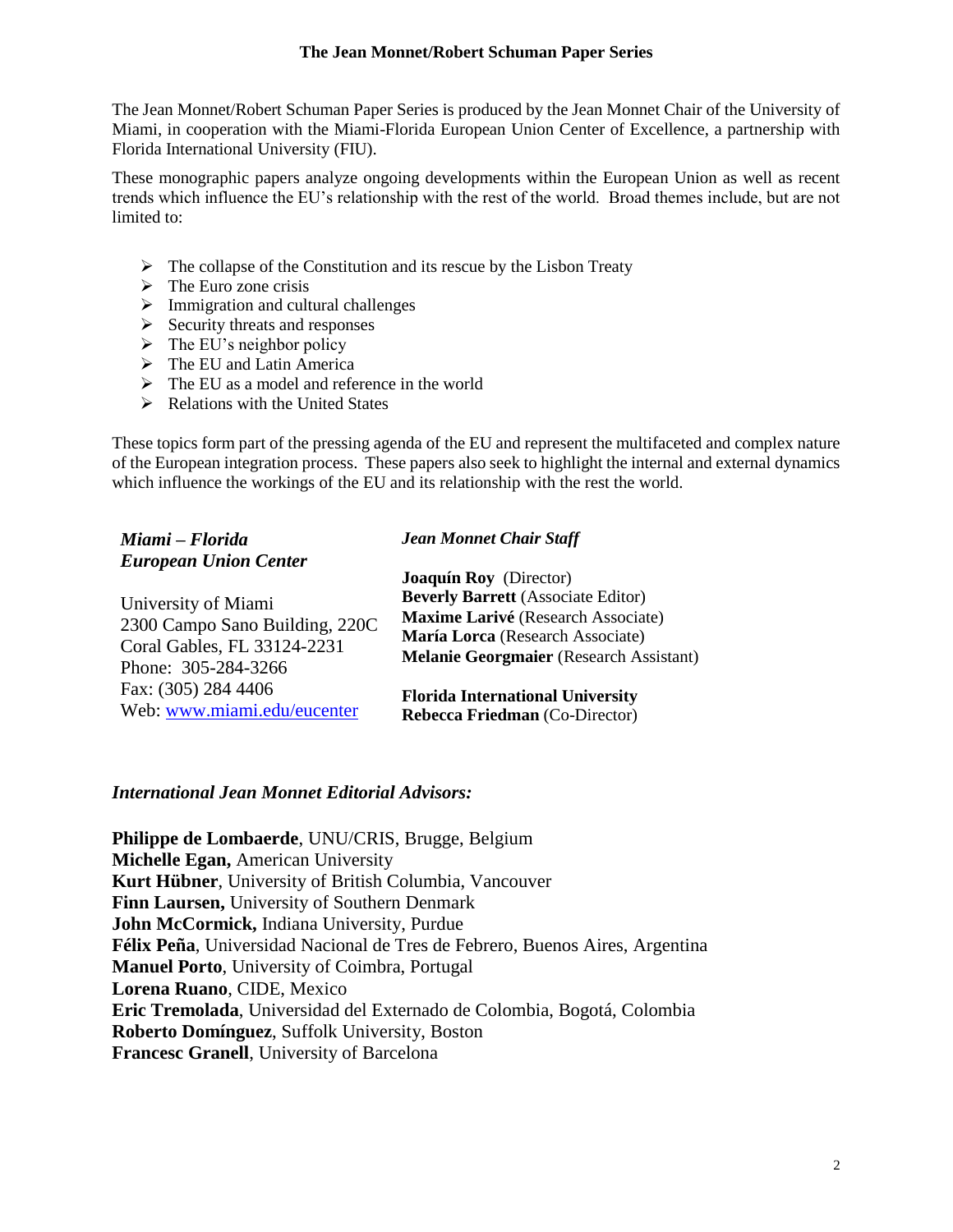# **Investor-State Dispute Resolution as an Issue in Transatlantic Trade Negotiations: Lessons from NAFTA**

Joseph A. McKinney

Baylor University

#### **Abstract**

l

A major issue in the ongoing Transatlantic Trade and Investment Partnership (TTIP) negotiations is investor-state dispute resolution as it relates to foreign investments. The United States would like to have strong investor protections similar to those of the North American Free Trade Agreement (NAFTA) included in the TTIP agreement. Civil society groups on both sides of the Atlantic object to binding arbitration of investment disputes, fearing that arbitration awards could endanger environmental and other types of regulations. This paper examines the experience with investor-state dispute resolution under NAFTA to determine whether judgments rendered in these cases have had adverse effects.

One of the more contentious issues concerning the proposed Transatlantic Trade and Investment Partnership (TTIP) agreement is investor-state dispute resolution (ISDS). Prior to the North American Free Trade Agreement (NAFTA), investment issues had not been incorporated into international trade agreements but had been handled through bilateral investment treaties. In the NAFTA negotiations, both the United States and Canada wanted assurances of a more predictable and friendly investment climate in Mexico. Therefore, provisions were written into NAFTA's investment chapter (Chapter 11) providing that companies could bring suit against the federal governments of the member countries for damages resulting from actions by any level of government that impaired foreign investments made by firms of a member country. Most subsequent trade agreements of the United States,<sup>1</sup> and those of several other countries as well, have contained such provisions. This paper surveys the 21-year experience with NAFTA's investor-state dispute resolution procedures to see what lessons can be learned from that experience that might be helpful for the TTIP negotiations.

#### **Background of the Investment Provisions of NAFTA**

Adequate protection of investment in Mexico was high on the priority list of both the United States and Canada during the NAFTA negotiations. Investment issues had in the twentieth century been particularly sensitive in Mexico. Resentment of foreign ownership fueled the Mexican revolution in the first part of the 20th century and led to the nationalization of the petroleum and some other industries. As recently as 1980, Mexico declined membership in the General Agreement on Tariffs and Trade for fear that GATT rules would interfere with Mexico's industrial policies. Mexico, like most Latin American countries, adhered throughout most of the 20th century to the principles of the Calvo Doctrine. This doctrine provided that foreigners involved in investment disputes could not claim the diplomatic protection of their own

 $1$  The US-Australia free trade agreement of 2004 is an exception.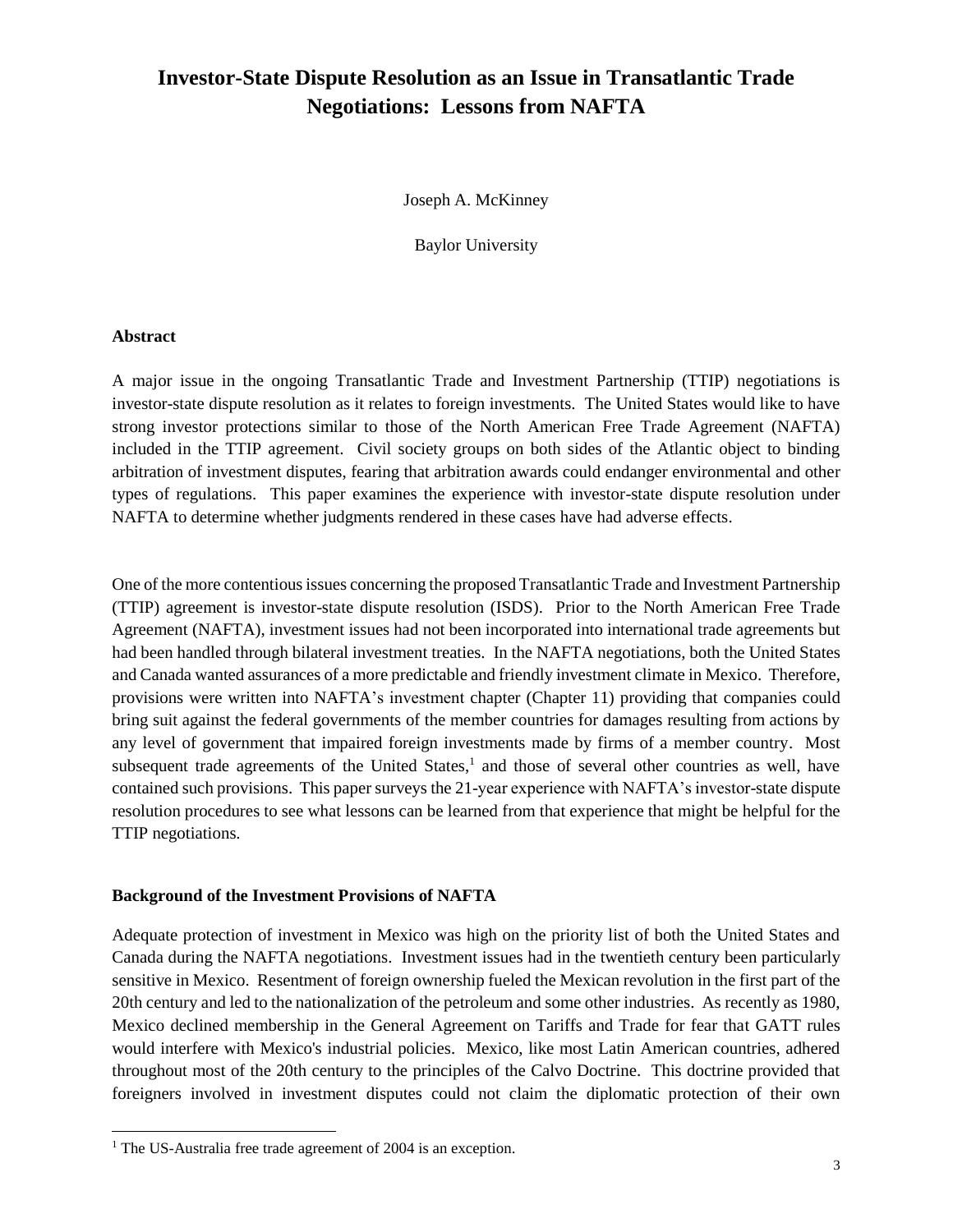government and instead would have their claims adjudicated by local tribunals. The Mexican Constitution provided that a foreign investor attempting to invoke diplomatic protection of their property would thereby surrender the property to the Mexican state. Mexico refused to sign bilateral investment treaties having dispute settlement mechanisms that would take adjudication away from local tribunals.

During the period of high petroleum prices of the 1970s, Mexico became dependent upon petroleum exports for seventy per cent of its export earnings. Despite inflated export earnings during this period, Mexico also was borrowing heavily abroad. Shortly before leaving office in 1982, Mexican President Lopez Portillo nationalized Mexico's banks, causing capital flight from Mexico and a reduced inflow of foreign investment. These effects, combined with a dramatic decline in export earnings from the plummeting price of petroleum, created a payments crisis for Mexico in the early 1980s. The country faced the alternative of either defaulting on international obligations or changing its import substitution model to a more export-oriented development model that would bring in more foreign exchange. It chose the latter.

As part of this policy change, Mexico began in 1985 to implement a remarkable unilateral trade and investment liberalization program. It dramatically reduced import tariff levels, abolished official import reference prices, reduced import licensing requirements, and liberalized foreign investment regulations. Mexico became a contracting party to GATT in 1986, and signed a framework of principles and procedures for consultation regarding trade and investment relations with the United States in 1987. On a visit to the United States in 1989, President Carlos Salinas de Gortari signed with President George Bush a new Understanding Regarding Trade and Investment Facilitation Talks agreement.

Mexico had hoped, through its economic reform program, to attract more foreign investment to help fund its economic development efforts. It courted potential Japanese investors without much success. Western Europe, which had been considered by Mexico a promising source of investment, had become distracted by investment opportunities to the east after the collapse of the Soviet Union and subsequent changes in Eastern Europe. The Mexican administration decided in early 1990 that attracting foreign capital would require a strong signal to the world economy that Mexican economic reforms were genuine and permanent. Asking for a free trade agreement with the United States was the most obvious choice.

# **NAFTA's Investment Provisions**

Because of Mexico's past investment policies, the investment provisions negotiated in NAFTA were extensive and stringent (although each of the NAFTA countries insisted on some exclusions and derogations that are spelled out in the agreement). As in the case of most investment agreements, member countries agreed to accord investors from other member countries national treatment, i.e., treatment that does not in any way disadvantage foreign firms relative to domestic firms in the same industry. Further, NAFTA-country firms were entitled to most favored nation treatment, i.e., treatment as favorable as that accorded to any other foreign firm in like circumstances. Should the treatment of foreign firms and domestic firms differ for some reason, then the NAFTA member countries agreed to extend to NAFTA partner country investors the better of national treatment or most favored nation treatment. (McKinney 2000)

NAFTA-country investors were also to be accorded the minimum standard of treatment in accordance with international law, that is, "fair and equitable treatment and full protection and security." (NAFTA 1992) This provision is included in investment agreements to guard against substandard treatment that would not be ruled out by national treatment or most favored nation treatment, for example, when domestic and foreign firms are both treated poorly. In the early investment disputes arising under Chapter 11, this provision was used in novel ways to contest alleged non-transparency of governmental processes and inconsistencies in the rulings of the agencies of different levels of government. Consequently, on July 31, 2001 the North American Free Trade Commission issued a binding Note of Interpretation to clarify the parties' original intent in including this provision. (Free Trade Commission 2001) A summary of the US position on the issue mentions that the provision refers to such matters as providing investments with "…a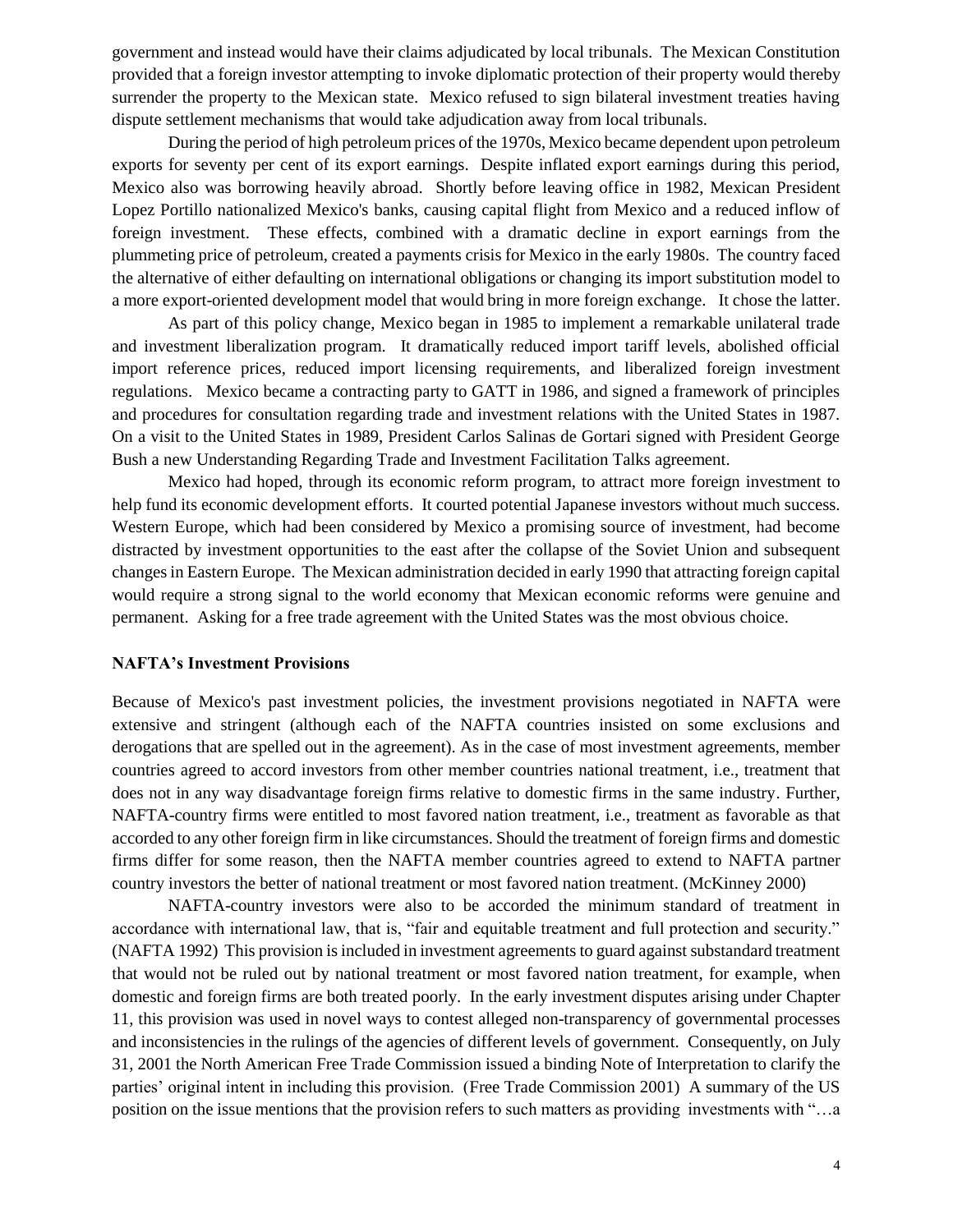minimum level of police protection against criminal conduct" and that States "… grant aliens access to their courts and administer their judicial systems in a manner consistent with international law." (Thornton 2012)

In addition to the investment protections listed above, Chapter 11 of NAFTA enjoins certain actions of member countries with respect to partner country investors. In general, it forbids governments from requiring foreign firms to export a portion of their output or to engage in trade balancing. Also, foreign firms cannot be required to use a certain percentage of local content or to give preference to domestic sourcing. Likewise, foreign investors cannot be required to transfer technology as a condition of foreign investment. Member country governments must not restrict conversion of the local currency at prevailing market rates and must allow repatriation of profits. Partner country firms must not have their property expropriated, either directly or indirectly, without fair compensation.

A particularly contentious provision of Chapter 11 is Article 1110 dealing with expropriation and compensation.<sup>2</sup> The article prohibits not only direct expropriation without adequate compensation, but also indirect expropriation, i.e., measures "…tantamount to nationalization or expropriation…" (NAFTA 1992) Companies have argued that actions of government such as changes in environmental regulations have, by reducing the profits that they expected to earn when the foreign investment was initially made, amounted to indirect expropriation of their property. This has been viewed as a possible threat to the regulatory prerogatives of governmental agencies, or at least to have a chilling effect on the strengthening of regulations, because of the possibility of having to compensate corporations claiming damages from the effects of regulatory changes.

# **Arbitration of Investment Disputes**

The investment chapter of NAFTA is the only part of the agreement that provides direct private party access to dispute settlement via binding arbitration. According to the provisions for investor-state dispute settlement as spelled out in the chapter, aggrieved parties are required first to try settling the dispute through consultation and negotiation. If that process is not successful, the investor is required to give notice of intent to ask for an arbitral panel at least ninety days ahead of doing so. The member countries have agreed to submit unresolved disputes to binding arbitration. As a condition of submitting the dispute to an arbitral panel, the aggrieved party must agree in writing to waive the right to pursue the matter through other avenues after it has requested panel arbitration. It is noteworthy, however, that this waiver provision has not always been enforced.

For an investment case to be eligible for panel arbitration, the investor must file the case within three years of the alleged infringement of the NAFTA agreement terms, and must claim to have suffered direct loss or damage as a result of the infringement.

The arbitration panel consists of three persons. Each of the disputing parties appoints one arbitrator, while the third, who serves as chair of the panel, is appointed by mutual agreement of the parties. The decision

#### <sup>2</sup> **Article 1110: Expropriation and Compensation**

1. No Party may directly or indirectly nationalize or expropriate an investment of an investor of another Party in its territory or take a measure tantamount to nationalization or expropriation of such an investment ("expropriation"), except:

(a) for a public purpose;

l

- (b) on a non-discriminatory basis;
- (c) in accordance with due process of law and Article 1105(1); and
- (d) on payment of compensation in accordance with paragraphs 2 through 6. (NAFTA 1994)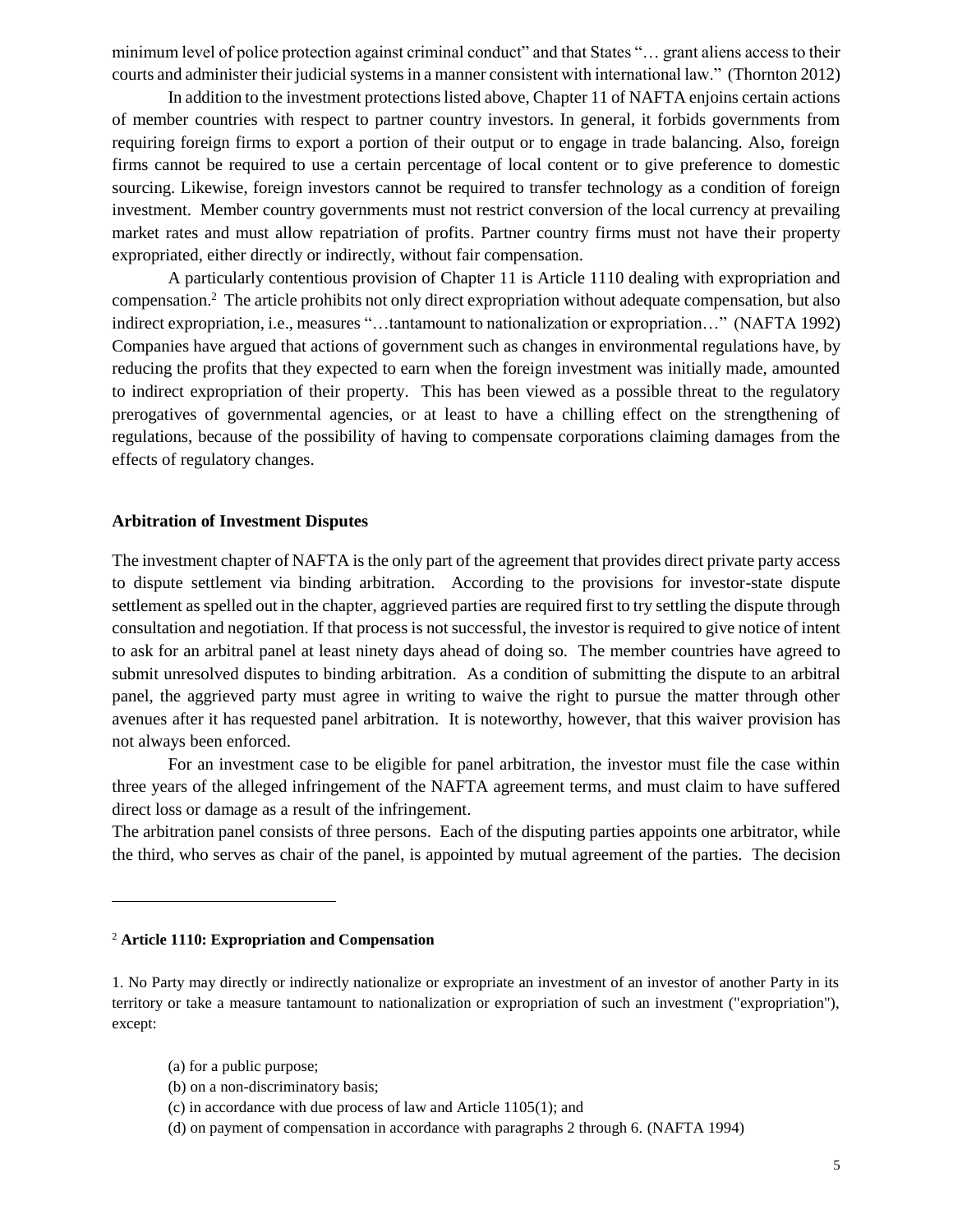rendered by an arbitral panel is automatically enforceable in the domestic courts of the country involved. (McKinney 2000)

No transparency requirements are specified in NAFTA concerning Chapter 11 cases, and consequently information about them was at first difficult for the public to obtain. Theoretically, governments could have settled disputes and compensated the complaining parties without any public notification. This lack of transparency proved to be quite controversial, so in its Notes of Interpretation of Certain Chapter 11 Provisions on July 31, 2001 the Free Trade Commission made clear that there was "…no general duty of confidentiality…" and further stated that each country would "…make available to the public in a timely manner all documents submitted to, or issued by, a Chapter Eleven tribunal…" except for confidential business information or privileged information protected by domestic law of either country. (NAFTA Free Trade Commission 2001) Consequently, information about the investor-state dispute settlement cases of NAFTA is generally available to the public.

In cases that proceed to arbitration, the complaining party may choose to have the dispute settled according to either the World Bank's International Council for the Settlement of Investment Disputes Convention (ICSID), the Additional Facility Rules of the ICSID, or the United Nations Commission on International Trade Law Arbitration Law Arbitration Rules (UNCITRAL). Since neither Canada nor Mexico has subscribed to the ICSID Convention, in effect the choice is between the Additional Facility Rules of the ICSID and UNCITRAL. The NAFTA Secretariat plays a very limited role in the process, simply maintaining a register of Notices of Arbitration and holding some documents for the record. (Bogule and Alston 1999)

# **NAFTA Chapter 11 Cases and Claims Against the United States**

As can be seen in Tables 1 and 2, during the twenty-one years that NAFTA has been in effect, 21 cases have been filed against the United States, an average of one per year. Of these cases, 11 have been taken to arbitration and two are pending. Ten of the cases taken to arbitration were dismissed (that is, the arbitrators ruled against the claimants). Even though damages in the amount of \$2,996 million were claimed, no damages have been paid by the US government. The eleventh case was part of a multifaceted softwood lumber case that was being pursued in other venues through NAFTA and World Trade Organization trade remedy provisions. The case was eventually settled by a new Softwood Lumber Agreement that specified rules for softwood lumber trade between the US and Canada for several years, and provided that most of the antidumping and countervailing duties inappropriately collected by US customs authorities from Canadian lumber producers would be returned to them.

| Cases Filed | Cases Taken to | Cases Pending | Cases Dismissed | Cases Damages |
|-------------|----------------|---------------|-----------------|---------------|
|             | Arbitration    |               |                 | Paid          |
|             |                |               |                 |               |

**Table 1 NAFTA Cases and Claims against United States**

# **Table 2 For Cases against United States Taken to Arbitration**

| Damages Claimed  | Damages Awarded |
|------------------|-----------------|
| $$2,996$ million | SC              |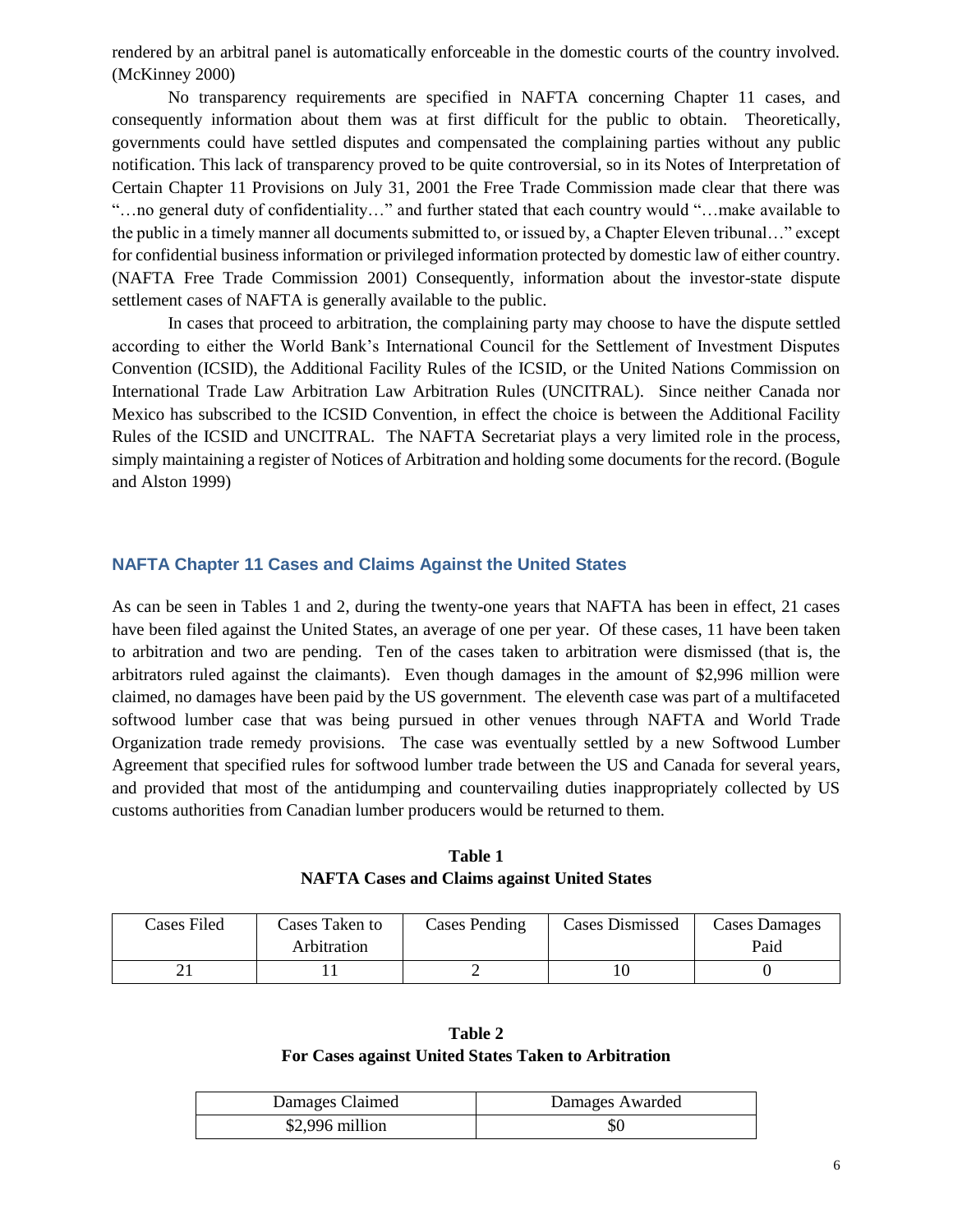#### **Source: Calculated by author from information in (Public Citizen, 2015)**

Of the two pending cases against the United States, in one of them the Mexican trucker's association CANARA is claiming damages of \$30 billion from the failure of the US to allow Mexican truckers nationwide access as agreed in NAFTA. This case is likely to be dismissed by the arbitrators because the only investment in the US claimed by those filing the case is certification fees paid to the Federal Motor Carrier Safety Administration. The case is simply an additional way of putting pressure on the US government to live up to terms agreed in NAFTA for trucking access to the US market. The claimant in the other pending case is Mexican cement company CEMEX, which is involved in a lawsuit with the state of Texas for alleged failure to pay royalties on minerals extracted from state-owned land. This case was filed by CEMEX in hopes of indemnifying itself against possible losses in the lawsuit (Public Citizen 2015).

# **NAFTA Chapter 11 Cases and Claims Against the Canada**

As can be seen in Tables 3 and 4, considerably more Chapter 11 cases have been filed against Canada than against the United States, a total of 36. Of these, 11 have been taken to arbitration and 9 are pending. Of the cases taken to arbitration, 4 have been dismissed and damages have been paid in 6 others. A total of \$169.4 million in damages have been paid by the Canadian government, about 9% of the \$1,877.1 million of damages claimed.

# **Table 3**

# **NAFTA Cases and Claims against Canada**

| <b>Cases Filed</b> | Cases Taken to<br>Arbitration | <b>Cases Pending</b> | Cases Dismissed | <b>Cases Damages</b><br>Paid |
|--------------------|-------------------------------|----------------------|-----------------|------------------------------|
|                    |                               |                      |                 |                              |

# **Table 4 For Cases against Canada Taken to Arbitration**

| Damages Claimed    | Damages Awarded  |
|--------------------|------------------|
| $$1,877.1$ million | $$169.4$ million |

#### **Source: Calculated by author from information in (Public Citizen 2015)**

The earliest case in which Canada paid damages was filed by Ethyl Corporation asking for \$250 million for damages and compensation arising from a Canadian trade restriction banning the importation of MMT (methylcyclopentadienyl manganese tricarbonyl), an octane enhancer that is added to gasoline. MMT was not being produced in Canada, but substitute products were. Ethyl Corporation contended that the ban on MMT discriminated against the company in favor of producers of substitute products, and therefore violated Chapter 11's most favored nation provisions. Ethyl also claimed that since banning the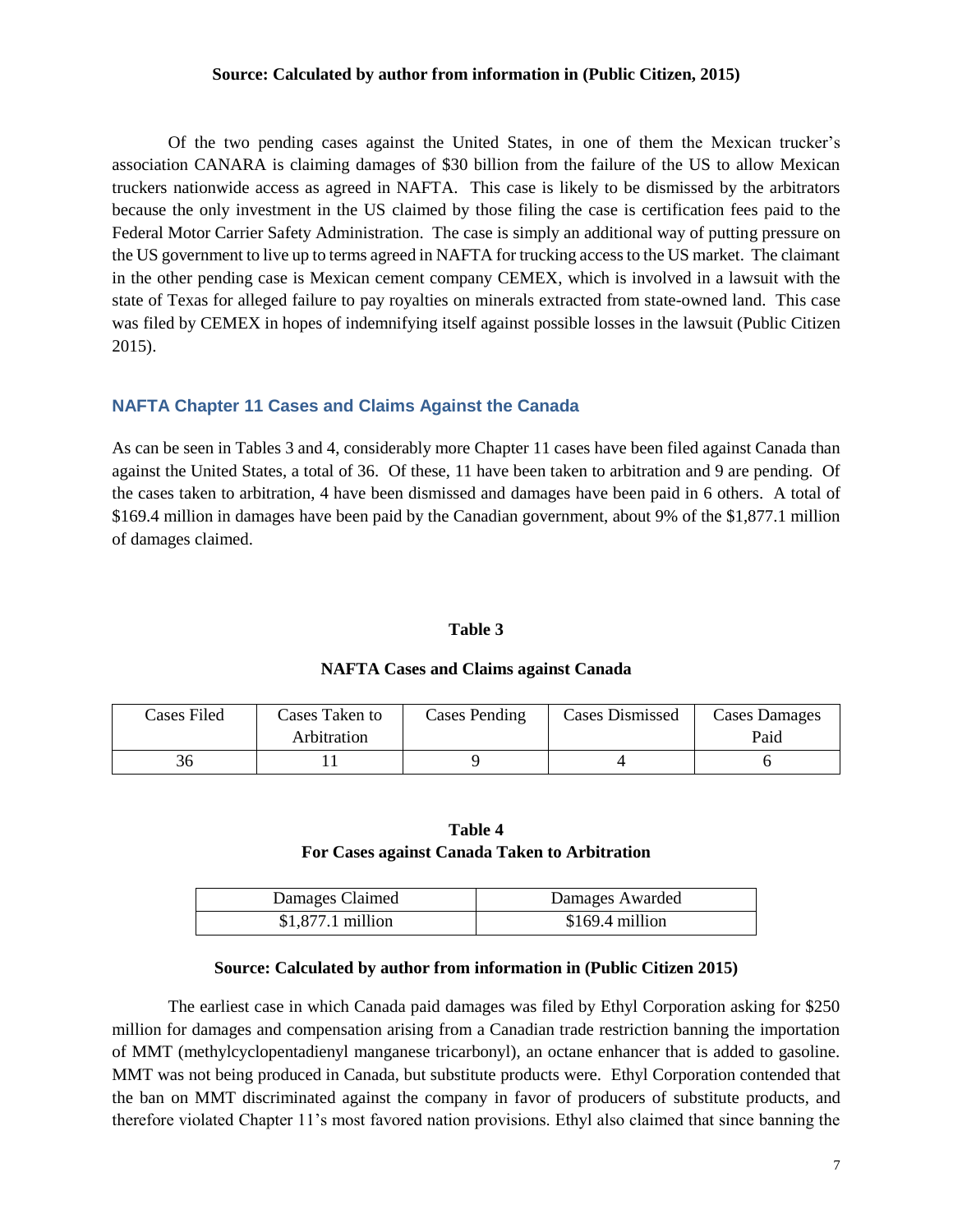additive reduced its business in Canada by about 50%, the effects on its goodwill, assets and expected earnings were the equivalent of indirect expropriation. (Public Citizen 1999)

One of the ingredients in MMT is manganese, and studies have indicated that manganese poisoning can cause serious neurological problems. Since no studies had been conducted specifically on the health effects of MMT, the use of MMT could not be banned under Canadian environmental laws. Because MMT was not produced in Canada, the Canadian government attempted to deal with the possible health risk by banning the importation and inter-provincial trade of MMT. Ethyl claimed that the ban constituted an illegal performance requirement in that it would force the company to build a factory in every Canadian province in order to service the market. (Public Citizen 1999)

This case was never ruled on by the arbitration panel, but was settled out of court. In the final settlement of the case, the Canadian government withdrew the legislation that banned imports of MMT, wrote a letter stating that MMT had no proven adverse effects on the environment or on public health, and paid Ethyl Corporation \$13 million. It is noteworthy that, through a combination of legal and voluntary restrictions, MMT has been eliminated from gasoline in the US and Canada because of public health concerns. (Minjares 2012).

A second case in which the Canadian government paid damages was filed by S. D. Myers, Inc., a toxic waste disposal company in Ohio, which claimed losses of \$30 million from an export ban imposed by the Canadian government on PCB (polychlorinated biphenal) waste from 1995 to 1997. The ban reportedly was imposed by the Canadian government out of concern that PCBs might end up in less developed countries where they could not be disposed of properly, and also that disposal standards of United States companies were substandard. S.D. Myers claimed that the action was taken because it was not a Canadian company, and that the export ban prevented the company from operating in the same way that a Canadian company could have operated. It claimed further that the regulation was unfair and discriminatory, and that the losses suffered from disruption of its operations amounted to indirect expropriation. An unusual aspect of this case is that, while it was filed under the terms of NAFTA's investment chapter, S.D. Myers had no investment in Canada at the time that the alleged actions took place. Furthermore, at the time that the case was filed, S.D. Myers would not have been permitted to import PCBs into the United States because their importation was banned by the United States Environmental Protection Agency as of July 1997. (Public Citizen 1999)

A third case in which the Canadian government paid damages of \$0.5 million was filed by Pope and Talbot, Inc., a US timber company that is based in Oregon but operates sawmills in British Columbia. Pope and Talbot claimed damages of \$130 million for the way in which the Canada-United States Softwood Lumber Agreement was implemented. The company claimed that its export quotas under which it could export lumber duty free were cut disproportionately as compared to other producers. While the arbitrators ruled against the company on the merits of the case, they awarded a small amount of damages because the Canadian government had treated the company rudely in their attempts to verify the company's compliance with the agreement, and therefore had violated NAFTA's provision for a minimum standard of treatment of foreign investors. (Public Citizen 2015)

The fourth case against Canada in which damages were assessed was filed by Mobil Investments and Murphy Oil. These firms challenged new regulations, issued after their investments were made in Newfoundland and Labrador oil fields that required oil extraction firms to pay fees to support research and development in Newfoundland and Labrador. The arbitration panel ruled in favor of the companies, saying that the new rules amounted to a prohibited performance requirement, and awarded the companies \$13.7 million plus interest of the \$60 million of damages claimed.

The fifth case in which the Canadian government paid damages was filed by Abitibi-Bowater, Inc., a paper-producing company. This case is unusual in that the company is actually headquartered in Canada, but is also incorporated in Delaware and filed as a foreign investor on those grounds. The company charged that the government of Newfoundland and Labrador had expropriated its water and timber rights, and its equipment, after it shut down a paper mill that had employed 800 workers. The provincial government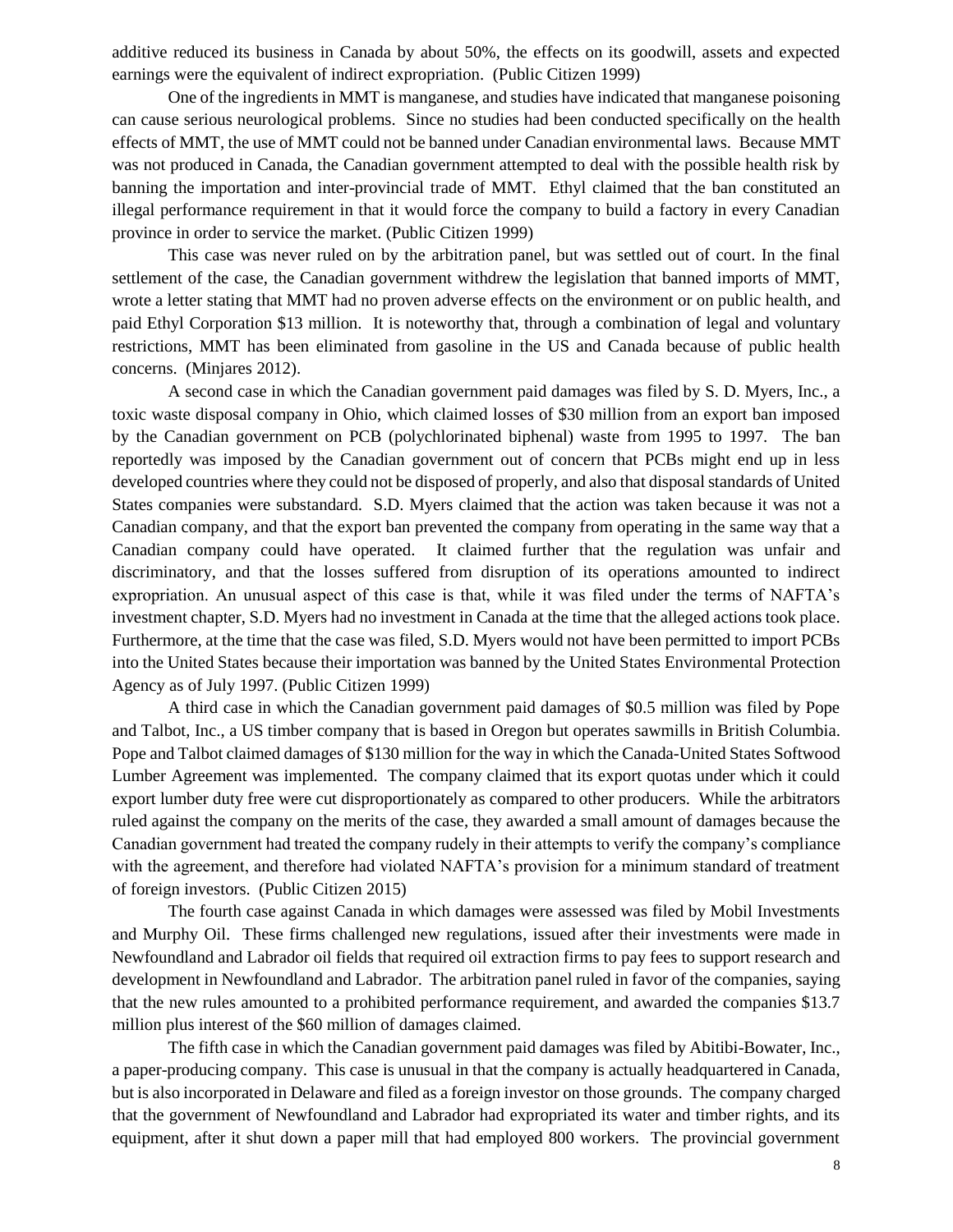argued that the rights were contingent on continued operation of the plant. The government of Canada agreed to pay Abiti-Bowater \$122 million of the claimed \$465.7 in damages to settle the case. (Public Citizen 2015)

The final case in which the Canadian government paid compensation was filed by St. Mary's VCNA, a Brazilian company with a subsidiary in the US that owns a Canadian subsidiary. The company was seeking to conduct rock quarrying operations in Canada, and claimed \$275 million in damages from delays in the permitting process by subfederal government agencies in Canada. There was some question about the validity of the company's use of NAFTA provisions in view of its minimal business activities in the US. Nevertheless, the government of Canada agreed to settle the case by paying the company \$15 million dollars. (Public Citizen 2015)

Nine cases are pending against Canada, almost as many as the total number either dismissed or for which Canada paid damages. These cases involve a variety of issues: an American mining company is claiming damages arising Canada's environmental regulations that limit its mining in Nova Scotia; the owner of a major international bridge is claiming damages from a Canadian law that imposes safety and security measures on international bridges; a US-based energy company is challenging the buy local provisions of an Ontario province green jobs program; a US-based wood pulp company is claiming discrimination by the government of British Columbia in the setting of electricity rates; a US-based energy company is protesting its inability to participate in Ontario's green energy program; a US-based pharmaceutical company is challenging Canada's patent standards; a US-based oil and gas exploration and production company is challenging the province of Quebec's moratorium on the practice of hydraulic fracturing; a group of US investors who own a logging company in Canada are claiming discrimination because of exclusion from a tax break that the province of Ontario extends to Canadian firms engaging in sustainable harvesting; and a US-based oil corporation is seeking damages for the requirement that oil producing firms in Newfoundland and Labrador contribute to research and development funds (the same issue as in the Mobil Investments and Murphy Oil case discussed above.) (Public Citizen 2015)

# **NAFTA Chapter 11 Cases and Claims Against the Mexico**

As can be seen in Tables 5 and 6, a total of 22 Chapter 11 cases have been filed against Mexico. Of these, 11 have been taken to arbitration, and two are pending. Six of the cases taken to arbitration have been dismissed, while damages have been paid in 5 of them. The \$189 million of total damages paid amount to about 13% of the \$1,441 million in damages claimed.

|  | Table 5 |                                              |
|--|---------|----------------------------------------------|
|  |         | <b>NAFTA Cases and Claims against Mexico</b> |

| Cases Filed | Cases Taken to<br>Arbitration | Cases Pending | <b>Cases Dismissed</b> | <b>Cases Damages</b><br>Paid |
|-------------|-------------------------------|---------------|------------------------|------------------------------|
| ^^<br>∠∠    |                               |               |                        |                              |

| Table 6                                       |
|-----------------------------------------------|
| For Cases against Mexico Taken to Arbitration |

| Damages Claimed  | Damages Awarded |
|------------------|-----------------|
| $$1,441$ million | \$189 million   |

# **Source: Calculated by author from information in (Public Citizen, 2015)**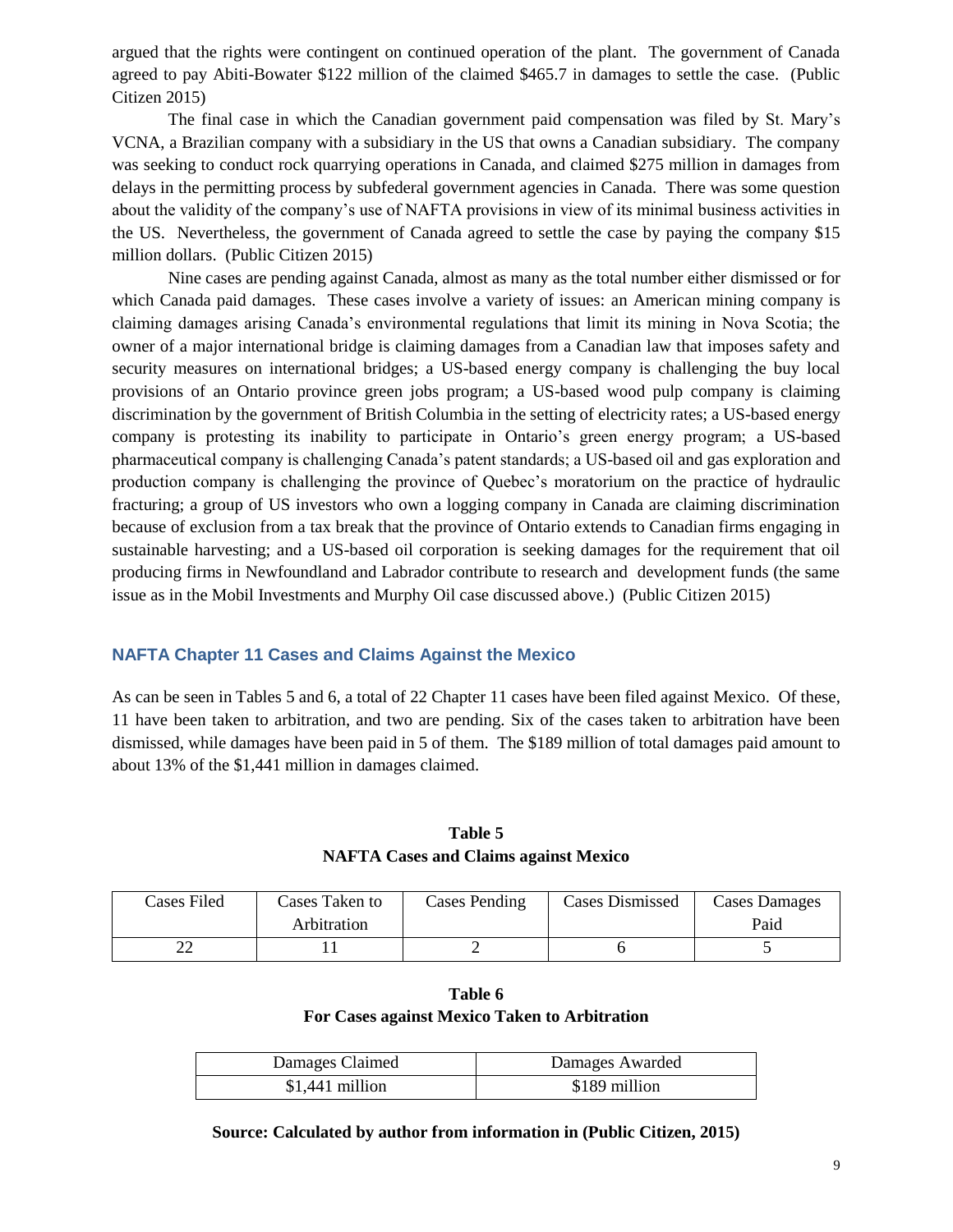In the first case in which Mexico paid damages, Metalclad Corporation sought \$90 million in damages because Mexican state and local governments prevented Metalclad's re-opening a hazardous waste landfill that it had purchased in the community of Guadalcazar in the state of San Luis Potosi. After Metalclad had invested in the facility, the government reportedly discovered that the landfill had the potential to damage underground streams and, consequently, declared the area an environmental zone and refused to allow the landfill to be re-opened. Metalclad claimed that the change in zoning was equivalent to expropriation or indirect expropriation of their property. (Public Citizen 1999) Metalclad was awarded \$16.2 million in damages, the award was upheld by a British Columbia court in May 2001, and Mexico's Economy Ministry paid the compensation in October 2001. (BRIDGES 2001) The arbitrators' decision in this case has been criticized as placing on the Mexican federal government an obligation to ensure consistency in the advice given by authorities at different levels of government in Mexico. (Public Citizen 2015)

A second case in which damages were assessed involved Feldman Karpa, a US cigarette exporter, who claimed discrimination because the Mexican government had refused to give an export tax rebate that had been extended to Mexican firms. The panel awarded \$1.9 million of the \$50 million of damages claimed. (Public Citizen 2015)

The other three cases in which the Mexican government paid damages all dealt with the same issue. The first was filed by Corn Products International, a producer of high fructose corn syrup, claiming damages of \$325 million from a tax imposed on beverages sweetened with high fructose corn syrup but not those sweetened by cane sugar. Mexico claimed that the tax was a countermeasure to US failure to open its market to cane sugar as agreed in NAFTA. The arbitration panel ruled that such countermeasures were not applicable to investor-state disputes, and that beverages sweetened by cane sugar and with high fructose corn syrup were close substitutes for each other. They therefore awarded \$58.4 million in damages, In separate cases dealing with the same issue, Archer Daniels Midland was awarded \$37 million of a claimed \$100 million in damages, and Cargill Corporation was awarded \$90.7 million of \$100 million of claimed damages. (Public Interest 2015) It is curious that these cases were not consolidated since they dealt with exactly the same issue, and that the awards ranged from 18% of the damages claimed in the Corn Products International case to 91% in the Cargill Corporation case.

The two pending cases against Mexico involve a US defense and energy contractor claiming damages in a dispute with Mexico's national oil company, PEMEX, and a group of US investors claiming interference of the Mexican government by its forcing closure of casinos in which they have a business interest. (Public Interest 2015)

#### **Lessons for the TTIP Negotiations from NAFTA Experience with ISDS**

A major concern to those opposed to the inclusion of investor-state dispute resolution in trade agreements is that, in an effort to improve the certainty of investment decisions for corporations, the procedure may increase uncertainty for regulators and administrative agencies charged with protecting the public interest. The notion that a change in a government regulation which reduces the expected profits of a corporation can be considered "tantamount to expropriation" has been particularly controversial. The specter of governments being assessed large sums to compensate corporations for having changed regulations to protect the public interest has caused considerable angst. Civil society groups, particularly in Western Europe but also to a lesser degree in the United States, have for this reason been outspoken opponents of including ISDS provisions in the TTIP agreement.

The experience with ISDS cases under NAFTA should provide some comfort to those who are concerned about this issue. Based on the 21-year experience with NAFTA, only an average of one case per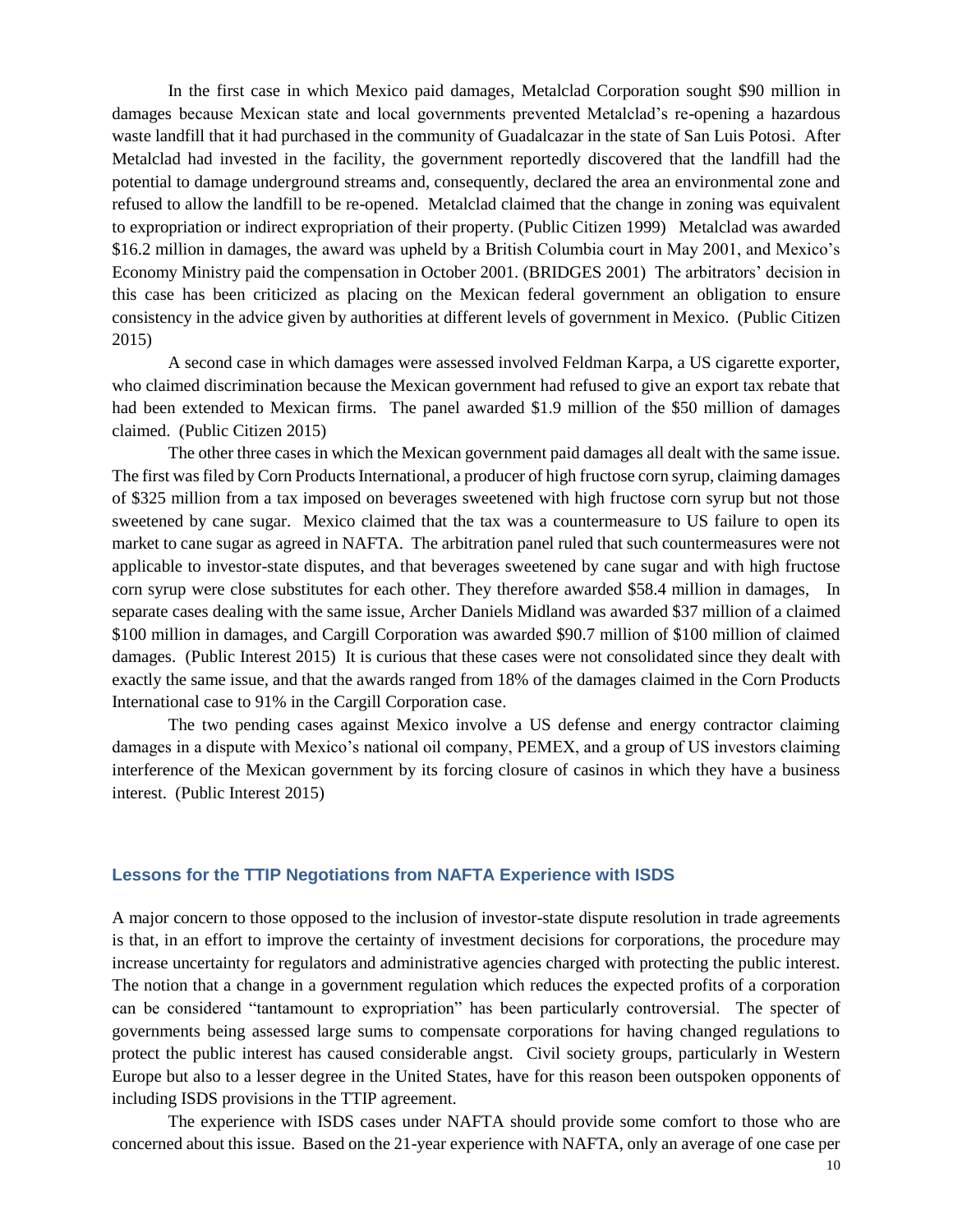year has been filed against the United States. Of these, 11 have been taken to arbitration, and the US government has not been required to pay a single dollar in damages. Surprisingly, Canada has been the target of considerably more cases (36 in total,) of which 11 have proceeded to arbitration. In 6 of these cases Canada has paid damages totaling \$169.4 million, about 9% of the damages that claimants were seeking. A total of 22 cases have been filed against Mexico, one-half of which have proceeded to arbitration. Damages awarded have amounted to \$189 million, about 13% of the \$1.441 damages claimed.

In the NAFTA cases for which damages have been awarded, only three of them have claimed indirect expropriation of property. A total of four cases have challenged environmental regulations of the countries involved. In only one case, that of Ethyl Corporation's case against Canada, was there a possible weakening of an environmental regulation, and a combination of legal and voluntary restrictions on the use of the chemical in question have successfully eliminated its use. Two of the cases pending against Canada claim damages from changes in environmental regulations—one of them from regulations protecting endangered species in Nova Scotia, and the other from Quebec's placing a moratorium on hydraulic fracturing for oil production until the environmental effects of the practice can be studied in more detail. (Public Interest, 2015) Neither of these cases is likely to cause a change in environmental regulations in Canada, and their prospects for claiming damages are far from certain.

In the context of the massive trade and investment that occur among the countries of North America, the number of claims and the damages paid have been relatively insignificant. It is true that, worldwide, ISDS cases have increased significantly in recent years (Economist, 2015), but so has foreign investment and the number of increased cases is proportional to the increased investment (Miller and Hicks 2015). The number of ISDS cases arising from trade agreement provisions is dwarfed by those arising from the many bilateral investment treaties in existence, and by the number of investment disputes that are litigated in national courts. (Weisman 2015)

#### **Conclusion**

Some of the ISDS cases have raised fundamental questions concerning the appropriate relationship between trade policy and environmental policy, and also about how to provide legitimate protection of property rights to foreign investors while at the same time protecting the right of a sovereign state to make and enforce policies regulation what goes on within its borders. Since the ISDS provisions have been so controversial, it can reasonably be asked whether they could not be made less controversial.

The objection is sometimes raised that ISDS provisions extend protections to foreign investors that are superior to those enjoyed by domestic investors, and to an extent that is true. The rationale for this treatment is that foreign firms are often at a disadvantage in host country courts. Foreign investors need an extra measure of assurance that they will be treated objectively and fairly. And while commercial insurance is available for insuring against political risk, its coverage is not as complete as that afforded by ISDS arbitration.

Steps are beginning to be taken to address the concerns raised about ISDS arbitration. On the matter of transparency in ISDS cases, the United Nations Commission on International Trade Law adopted Rules of Transparency on 11 July 2013 to go into effect as of 1 April 2014. In December of 2014, the Commission adopted the United Nations Convention on Transparency in Treaty-based Investor-State Arbitration and invited interested countries to sign the Convention. (United Nations 2015)

Recent free trade agreements are taking steps to address other concerns. For example, the Korea-Australia free trade agreement states in Annex 11-B:5 that "Except in rare circumstances, nondiscriminatory regulatory actions by a Party that are designed and applied to protect legitimate public welfare objectives, such as public health, safety, and the environment, do not constitute indirect expropriations," and in Annex 11-E that "Within three years after the date of entry into force of this Agreement, the Parties shall consider whether to establish a bilateral appellate body or similar mechanism to review awards rendered…" (KAFTA 2014) If the loophole "except in rare circumstances" were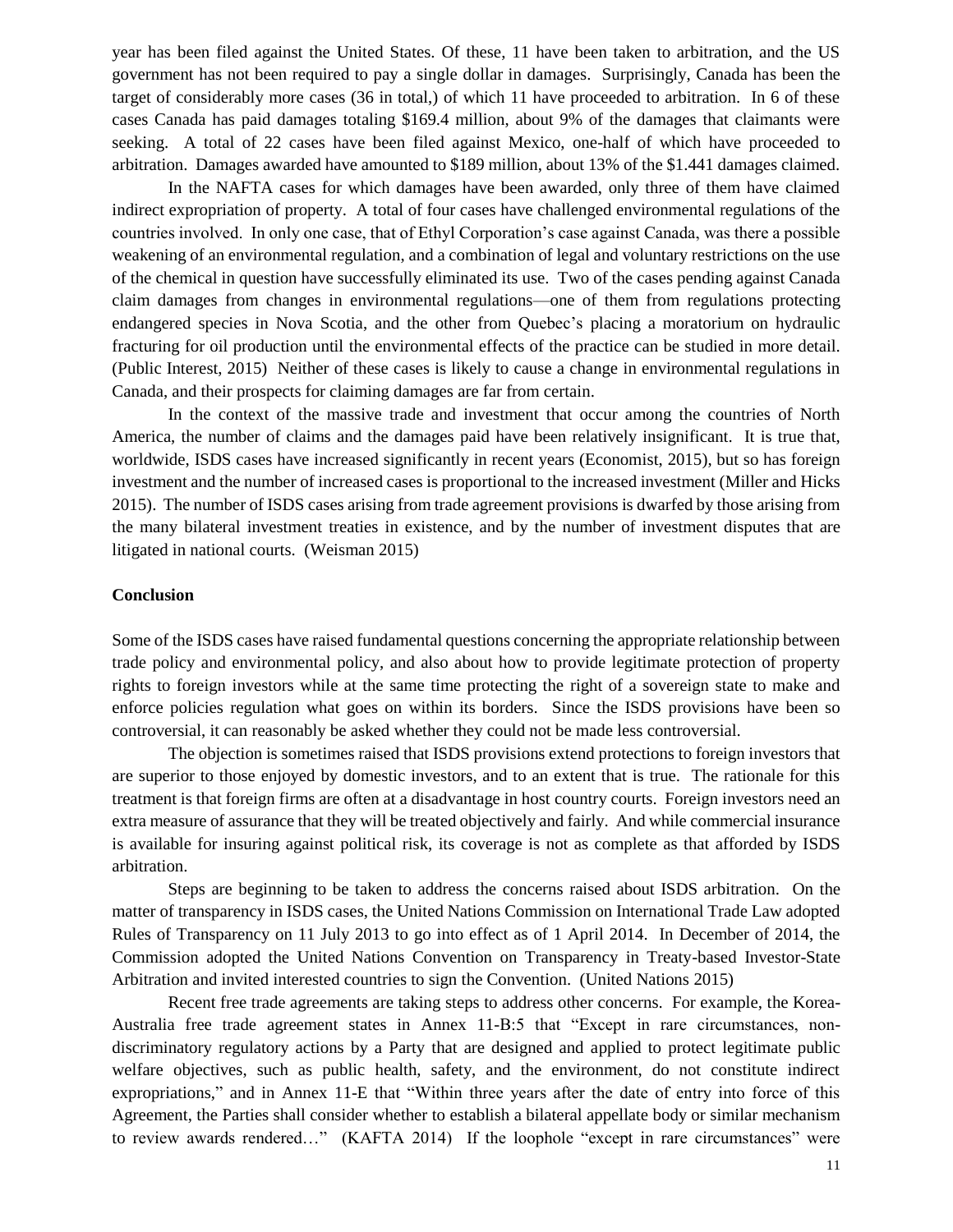eliminated and the remainder of the statement in Annex 11-B-5 included in the TTIP, this would go a long way toward allaying the fears of those concerning about the threat to domestic regulations from ISDS decisions. And an appellate body such as that envisioned in Annex 11-E would be useful to reconcile conflicting decisions on similar issues by different arbitral panels, or to correct mistakes of arbitral panels.

By addressing these concerns: transparency, threat to domestic regulations, and the need for appellate review, the TTIP agreement has the opportunity to preserve the benefits of ISDS arbitration while guarding against unintended costs.